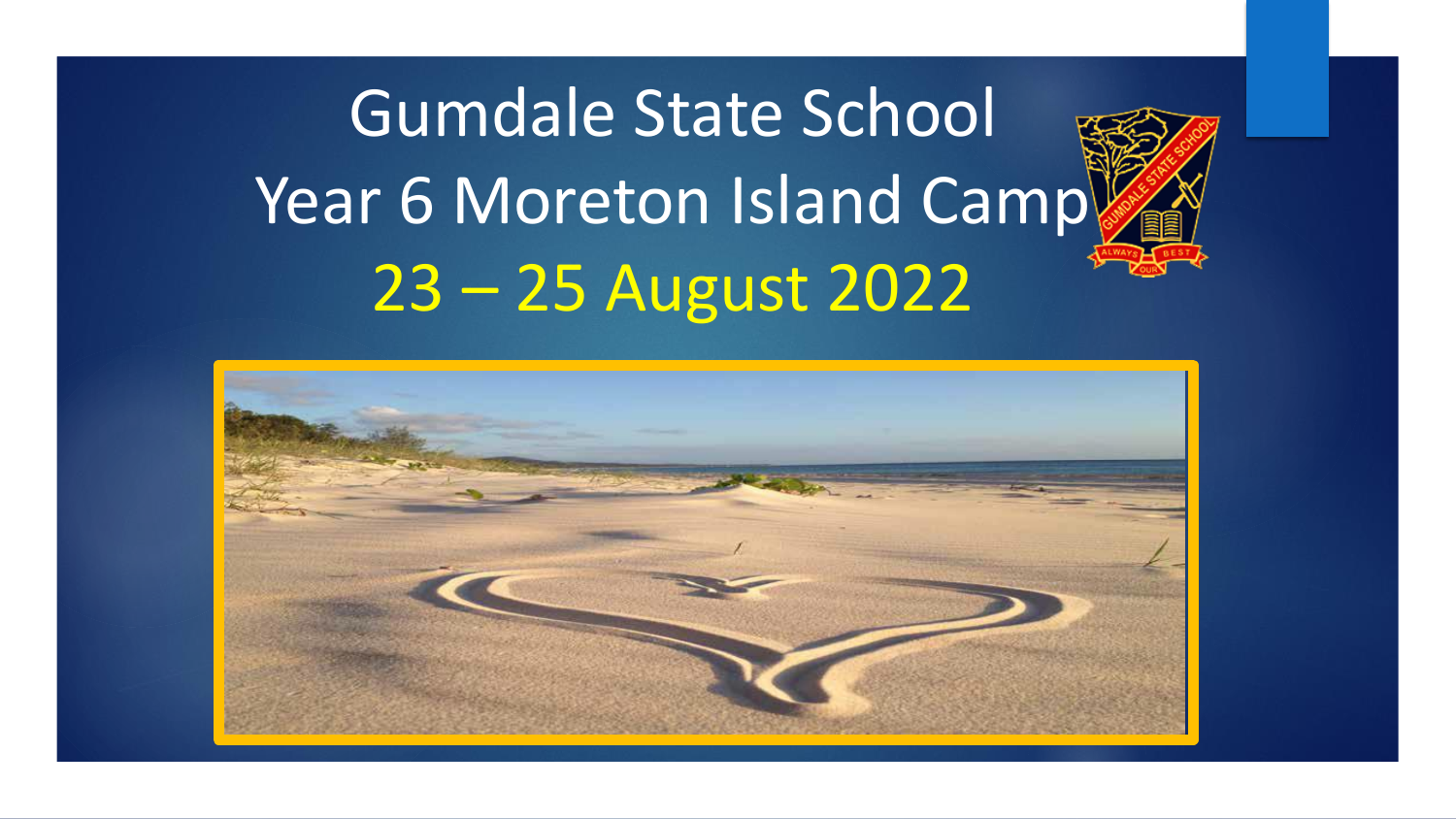## Campsite Overview

- Moreton Island Wilderness Camp provide the perfect venue for our Year 6 camp. The unique venue on Moreton Island offers a very different experience. Conducted in a natural bushland setting, next to the beach, it provides students with an opportunity to be in the outdoors and connect with nature doing nature based activities while building character.
- **There are shipwrecks to explore, rock pools to observe, sand tobogganing** in a desert, gazing at the starry night sky, swimming in crystal clear water on beautiful beaches and refreshing swims in tea tree infused fresh water lakes.
- **EXEC** Camp venue is exclusively booked for GSS.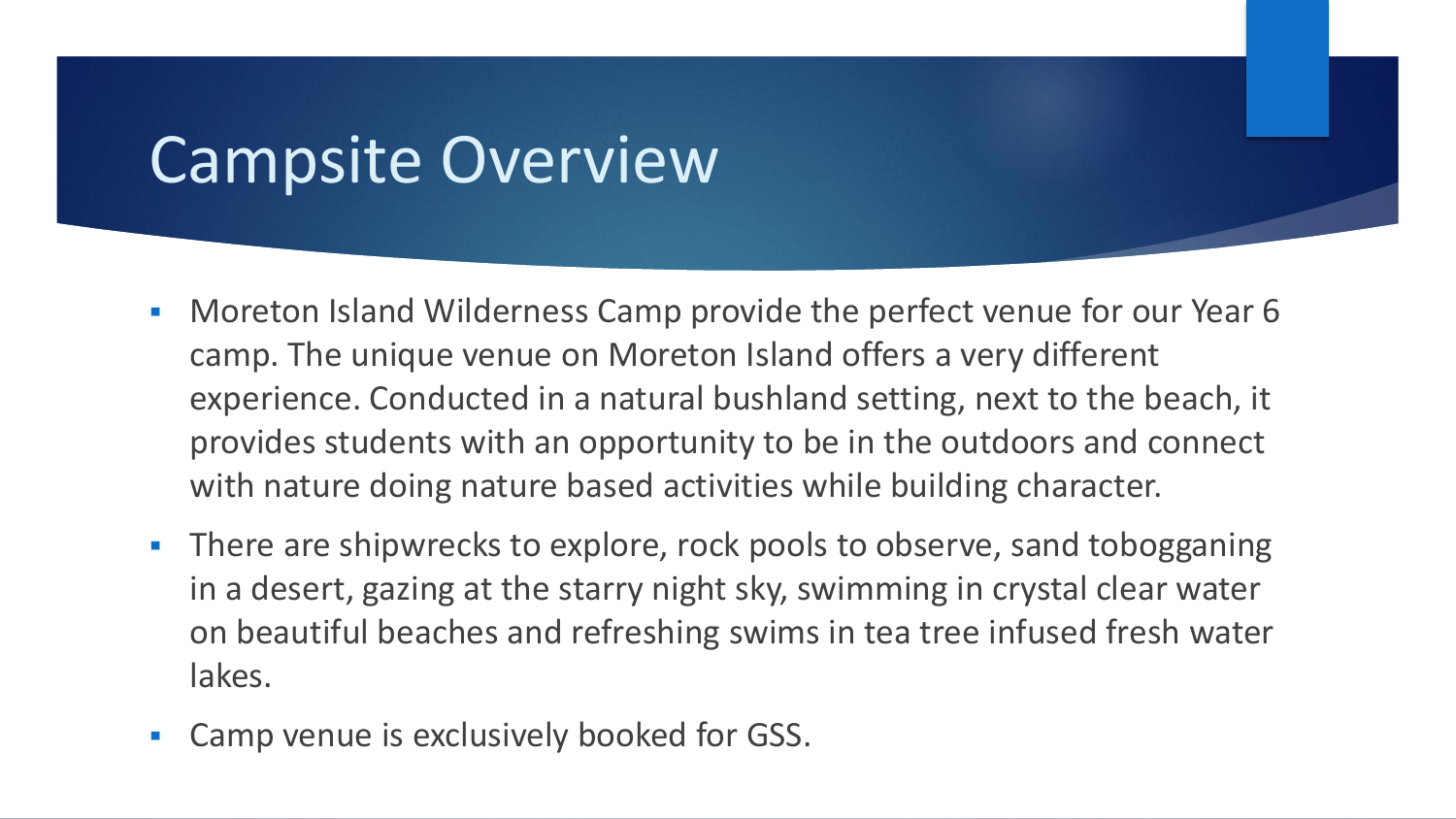### Transport arrangements

### **By Bus and Ferry**

- **Tuesday 23 August** Depart GSS by bus at 6:45am Micat Ferry departs Lytton terminal at 8:30am
	- Arrive Moreton Island at 10:00am
- **Thursday 25 August** Depart Moreton Island by Micat Ferry at 10:45am Bus departs Lytton terminal at 12:30pm Arrive GSS at 1:00pm

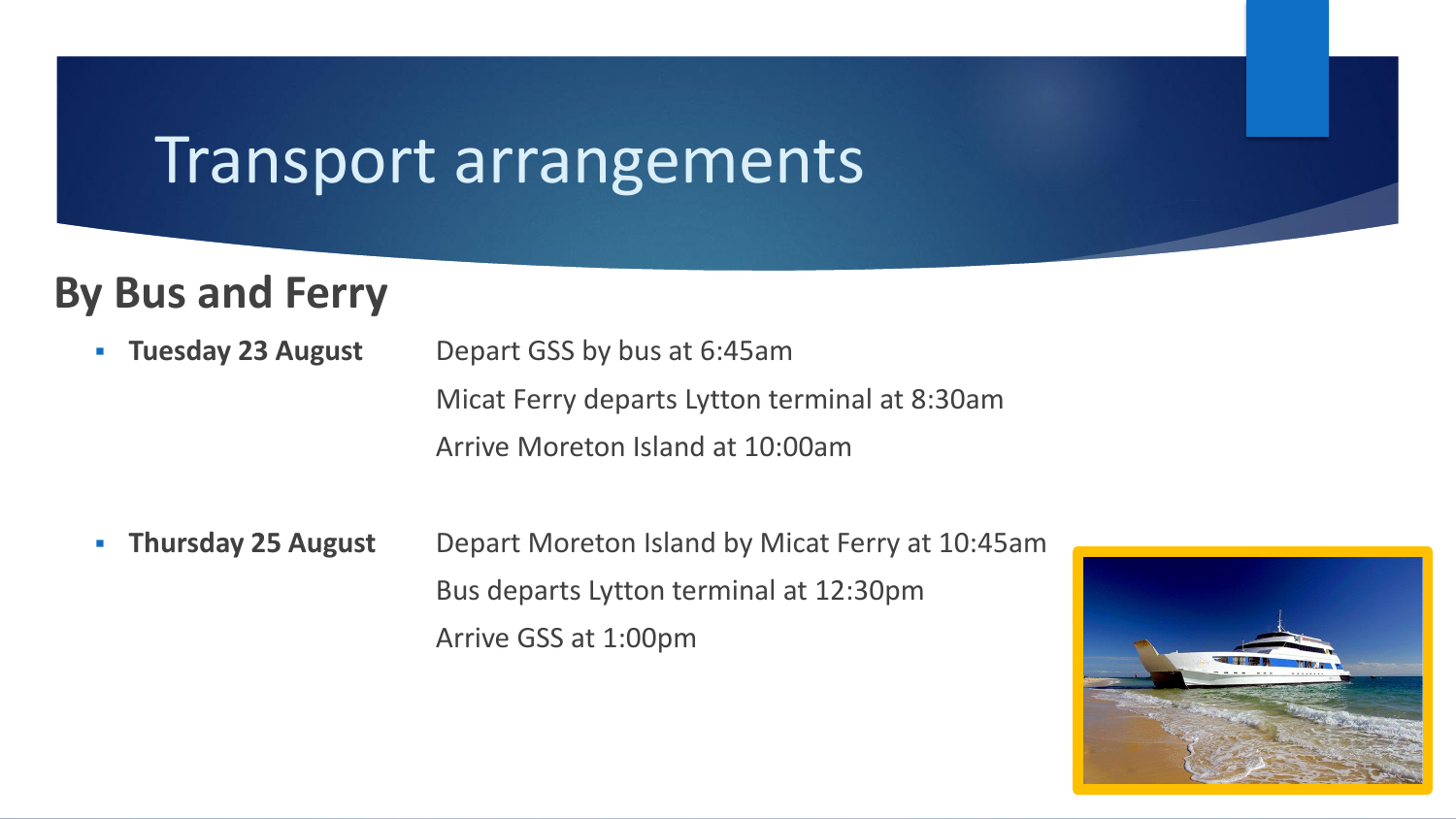## Accommodation

- Tent style accommodation
- 2 rooms of 3 per tent
- **EXAMPERS bring own sleeping gear**
- **.** Shower and toilet block adjacent to camp.

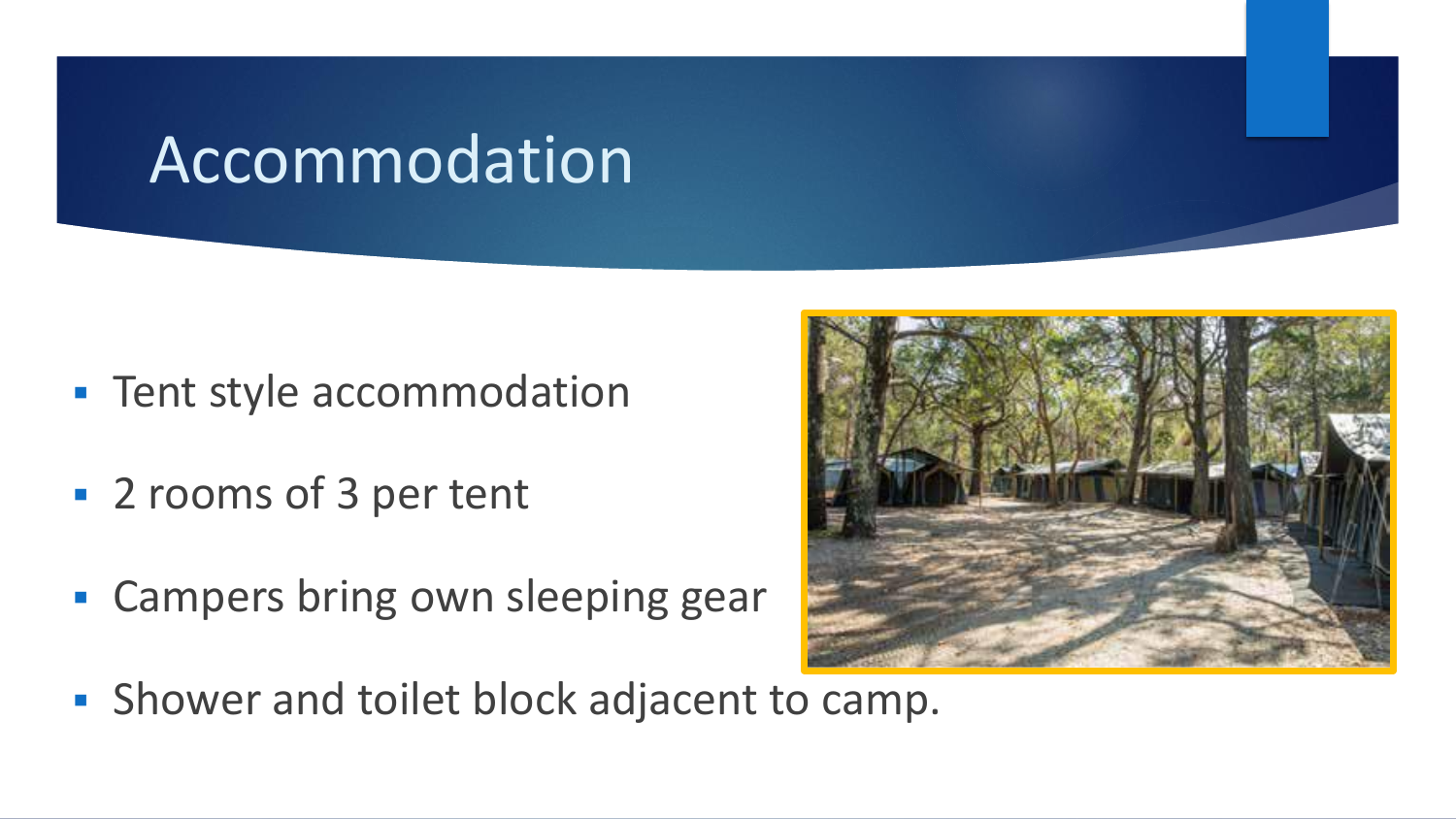# Accompanying teachers

**E** Teachers

- Medical Officer
- **Dietary Officer**

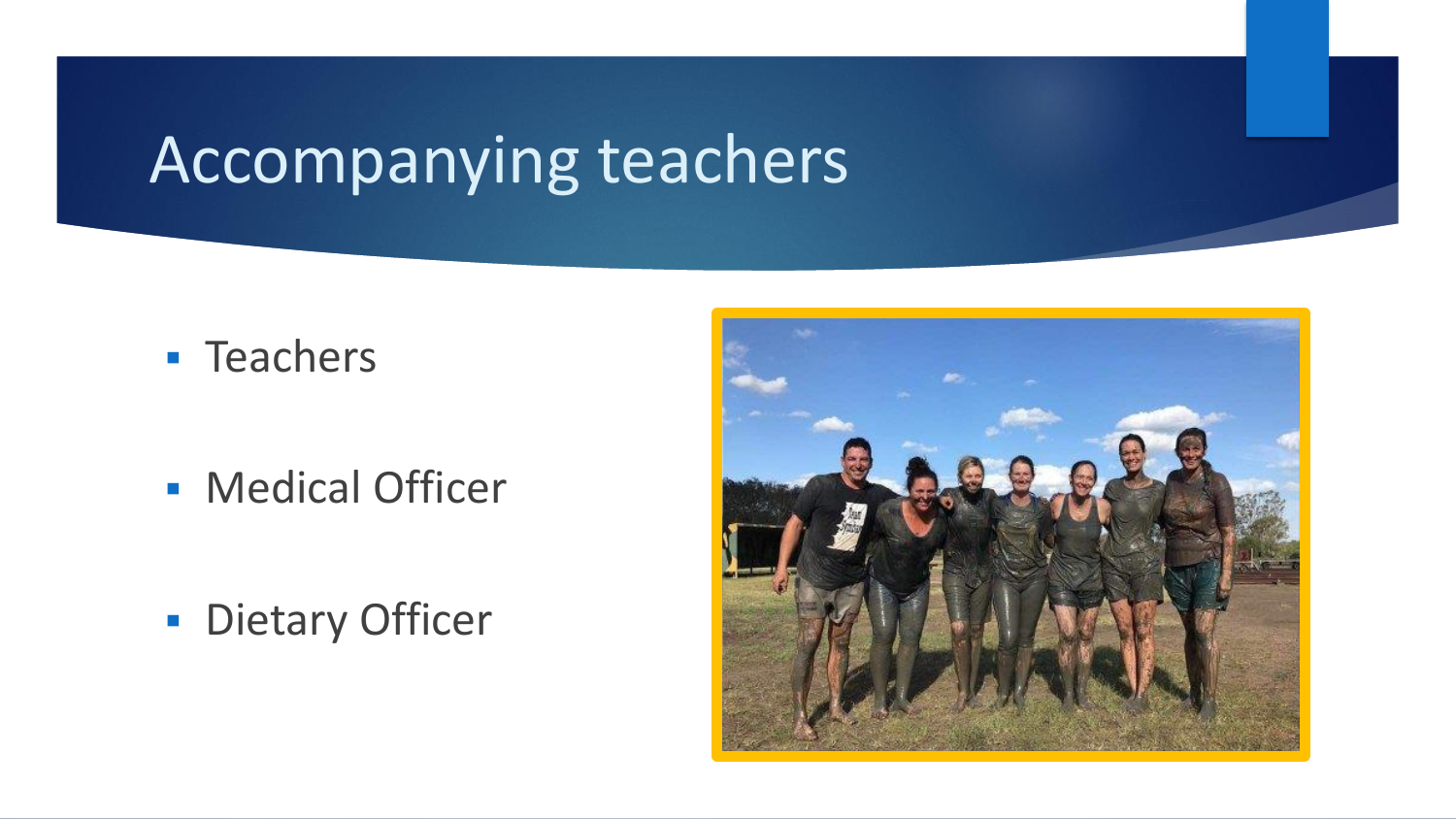### SAMPLE Itinerary

### **Day 1 Day 2 Day 3**

**08:30am** Depart Port of Brisbane on Micat Ferry **10:00am** Arrive at Tangalooma Wrecks. 4WD transfers to campsite at Comboyuro Point. Camp briefing, tent allocation, safety briefing **12:30pm** Lunch **1:30pm** Beach activities – fishing, sand modelling, games

**4:30pm** Showers

**6:00pm** Dinner

**7:30pm** Night beach walk / stargazing



### **6:30am** Beach walk, pack day bag for tour **7:15am** Breakfast **8:30am** Group A on 4WD northern safari tour including fresh water lake swim Group B Explore Bulwer wrecks, Bulwer military relics, beach activities

**12:00pm** Lunch

**1:00pm** Group A Explore Bulwer wrecks, Bulwer military relics, beach activities

Group B on 4WD northern safari tour including fresh water lake swim **4:30pm** Showers **6:00pm** Dinner **7:30pm** Camp fire

**6:30am** Pack, sweep tents and beds **7:15am** Breakfast **8:30am** Sand tobogganing **10:45am** Micat Ferry departs

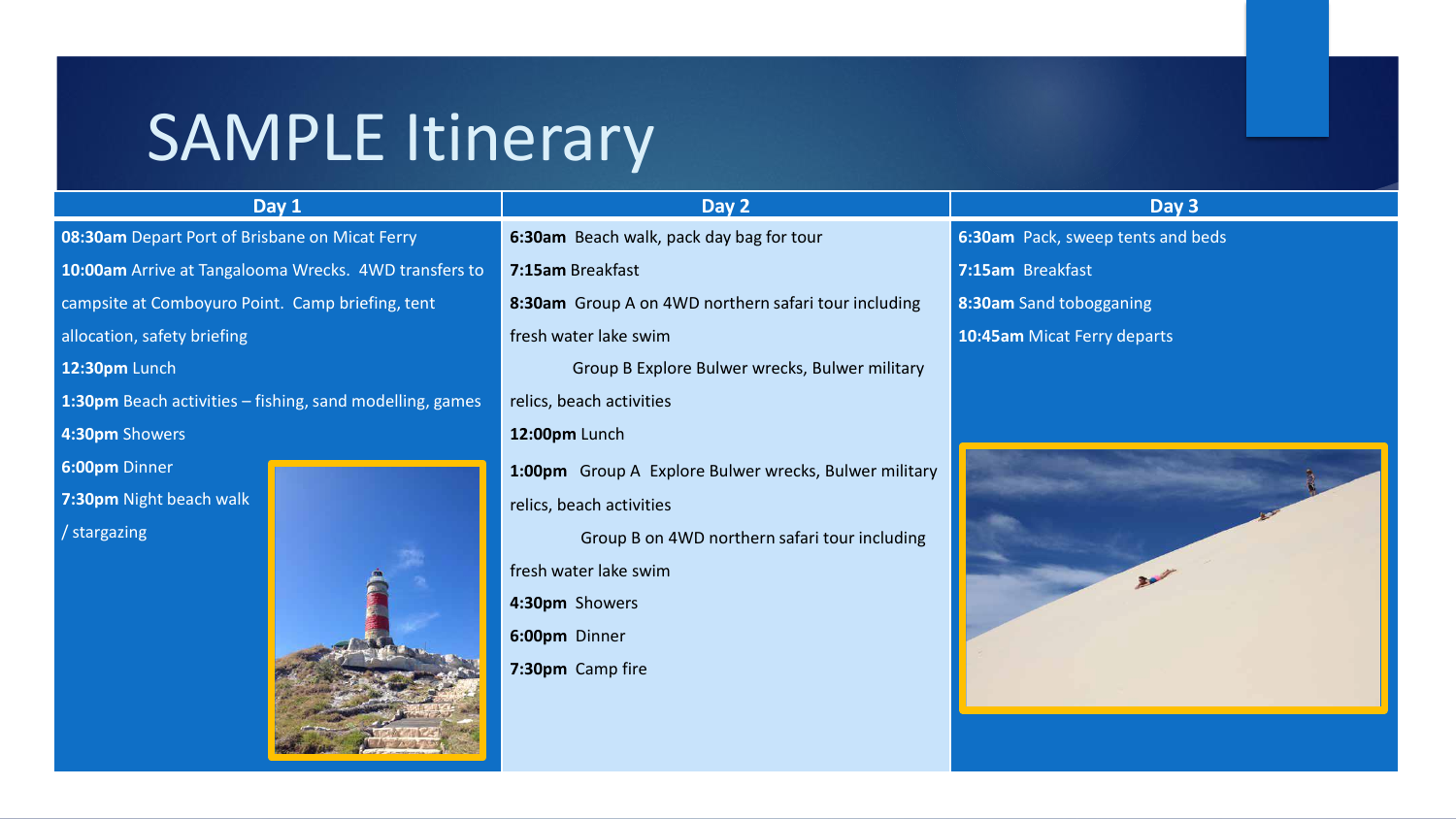# Medical conditions/dietary requirements

- Medical/dietary and consent form
- Medical officer for camp
- **EXED Wedical officer will look after medication during trip**



**EX Accommodation will provide meals to suit all dietary requirements**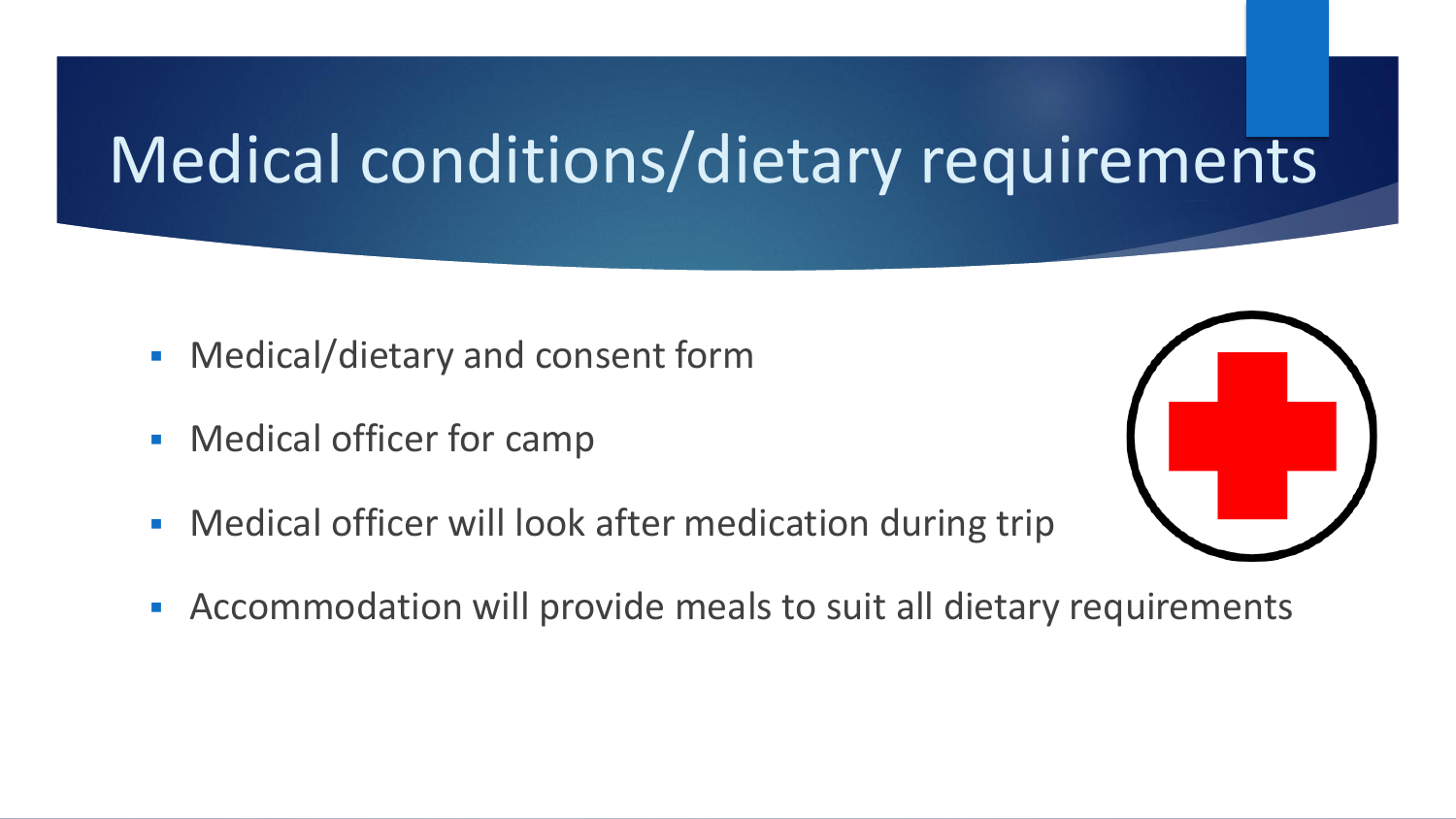# What to Bring

Watch for the comprehensive list coming in Term 3.

| <b>Main Luggage (CARRY ON SIZE ONLY)</b>                                                       |  | <b>Please Don't Bring</b>               |
|------------------------------------------------------------------------------------------------|--|-----------------------------------------|
| Pillow & Bedding (Sleeping bag/ Blankets/Sheet for single bed as preferred)                    |  | Mobile phones                           |
| 5 x sets of clothes (inc. underwear and socks) in separate plastic bags. Long pants and warm   |  | iPods / iPads                           |
| jacket/jumper                                                                                  |  |                                         |
| Walking Shoes (2 pairs if possible as one pair will get wet)                                   |  | Chewing gum/lollies                     |
| Swimmers (girls please wear a t-shirt over bikinis)                                            |  | No Aerosols - roll-on, pump or gel      |
| 2 x Towels & Hat                                                                               |  | instead                                 |
| Torch with spare batteries, Pen and Paper, Watch if you have one                               |  | <b>Day Pack</b>                         |
| <b>Drink Bottle</b>                                                                            |  | Swimmers and beach towel                |
| Sun-Smart clothing needs to be worn for all activities – no singlets please                    |  | Sun shirt and hat                       |
| Wet weather gear                                                                               |  | Sunscreen                               |
| Toiletries – soap, toothpaste, toothbrush, brush                                               |  |                                         |
| Cutlery and crockery (must be disposable) – plate, cup, bowl, spoon, knife and fork. Tea towel |  | Filled water bottle (1 litre or larger) |
| Insect repellent                                                                               |  | Asthmatics using puffers must           |
| Plastic bags for wet and/or dirty clothes                                                      |  | keep it with them at all times          |
| Snorkel set or swim goggles                                                                    |  |                                         |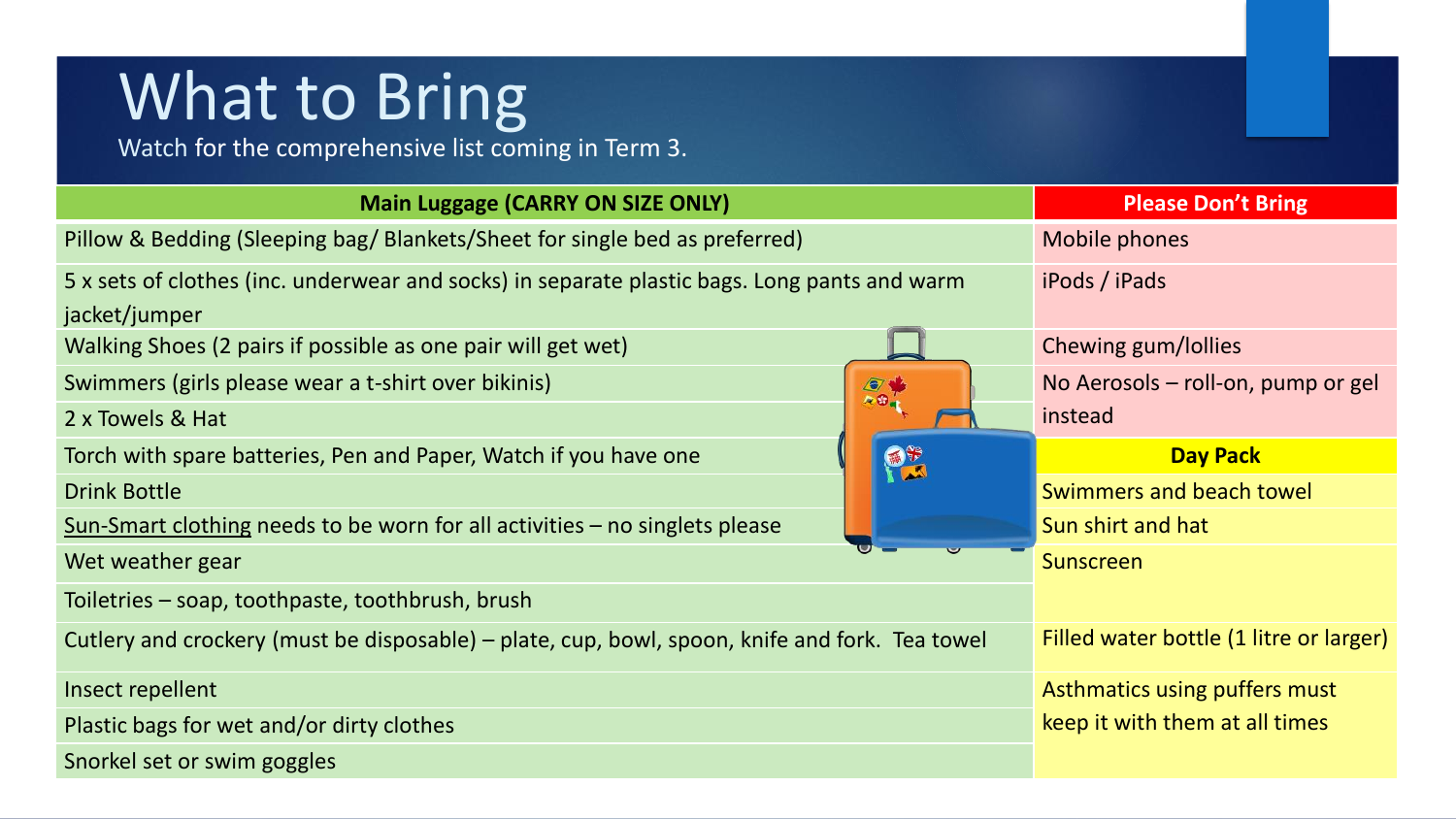## Cost to Families

- **\$248.10** which includes transport, meals, accommodation and activities.
- Deposit held from Sydney/Canberra Camp \$50
- Balance due \$198.10, due 5 August 2022
- **.** Invoices will reflect any deposit made towards the Sydney/Canberra Camp.

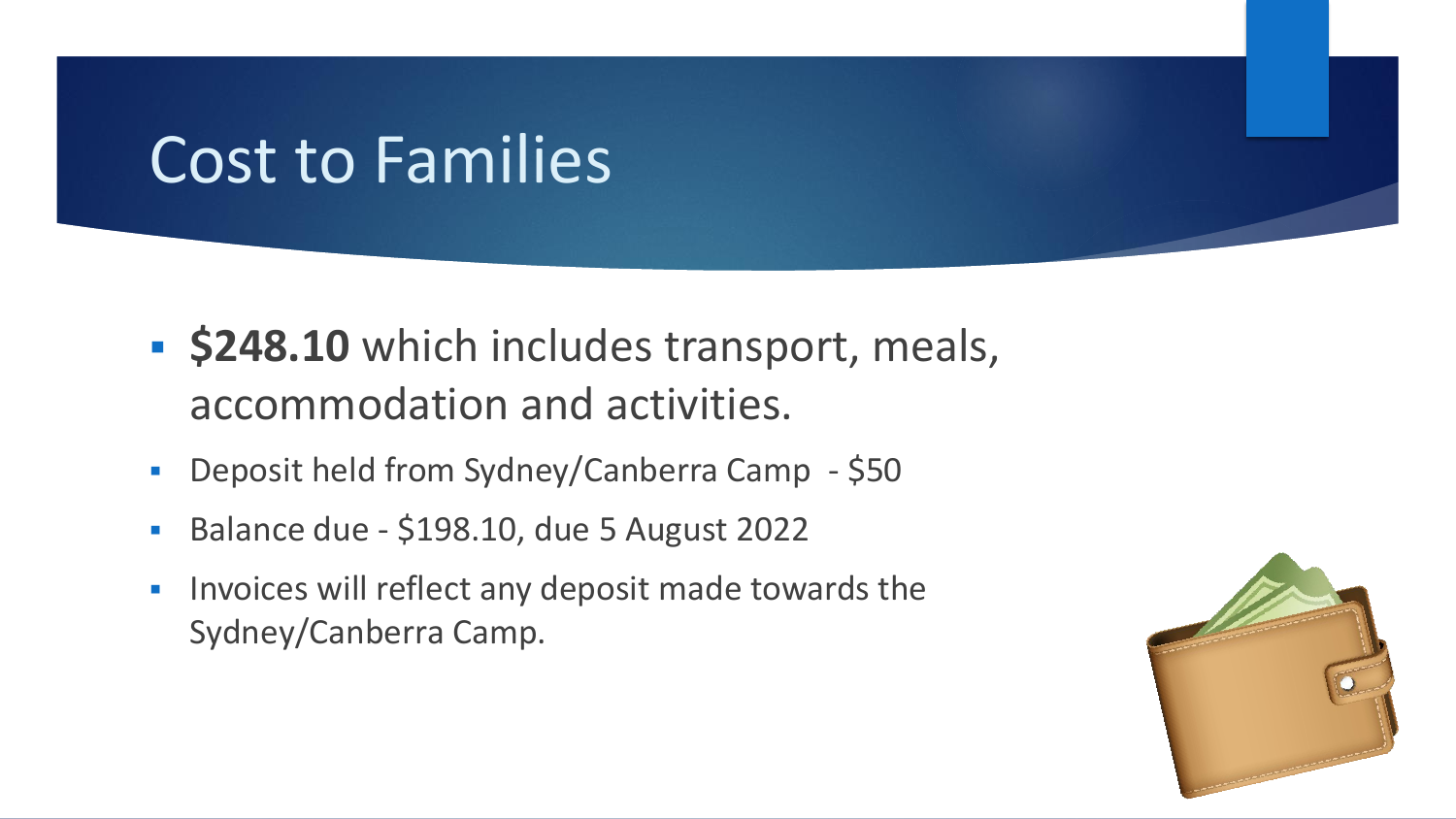### Parent contact

- **EXEC** Facebook updates during camp
- **Exercise School phone for emergency** contact